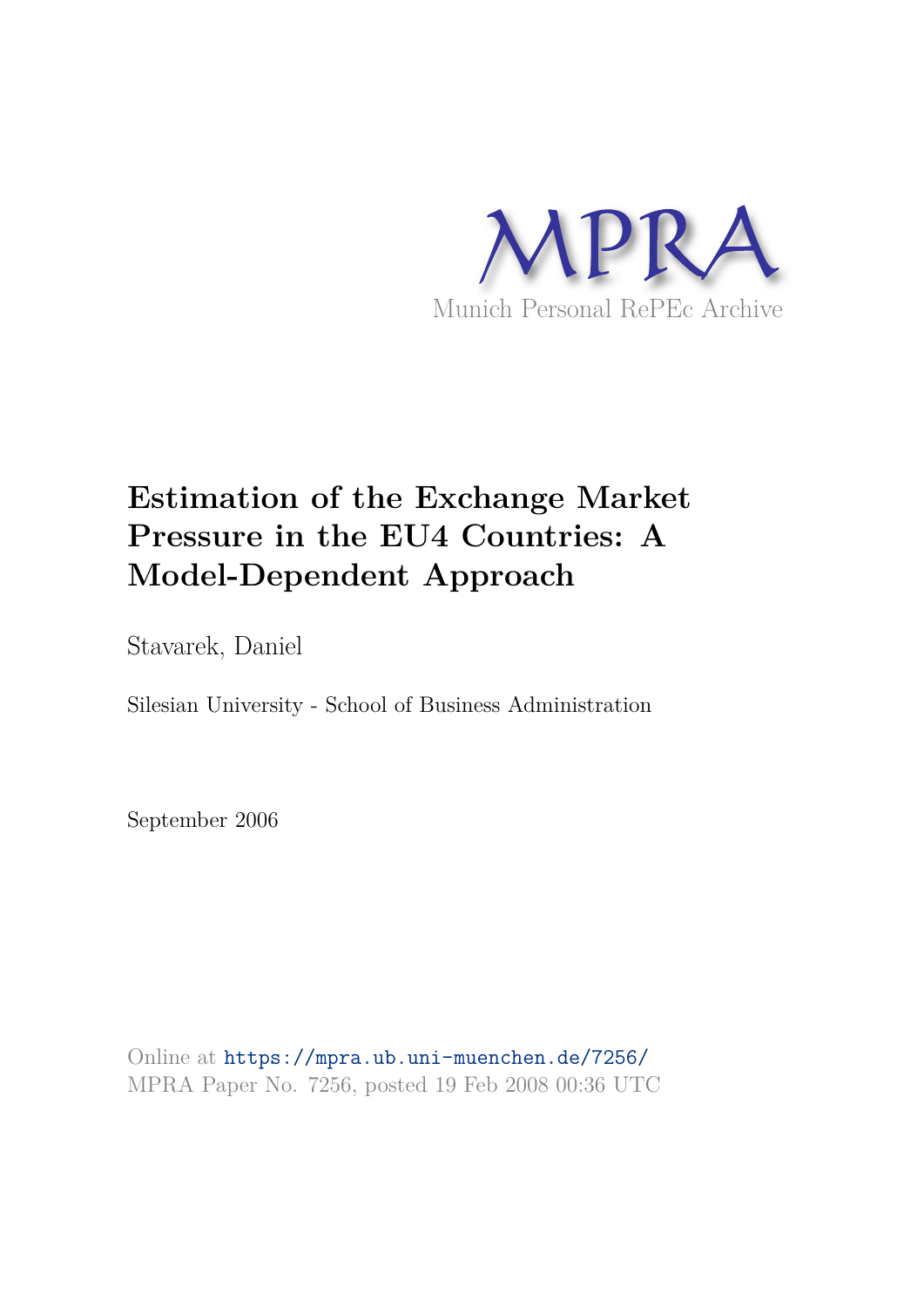# **ESTIMATION OF THE EXCHANGE MARKET PRESSURE IN THE EU4 COUNTRIES: A MODEL-DEPENDENT APPROACH**

Daniel Stavárek\*

#### **Abstract**

This paper estimates the exchange market pressure (EMP) on currencies of EU4 countries (Czech Republic, Hungary, Poland, Slovakia) during the period of 1993-2005. Therefore, it is one of a very few studies focused on this region and the very first paper applying the model-dependent approach to the EMP estimation on these countries. Moreover, the model proposed by Spolander (1999) is used in the paper along with quarterly data. Thus, this paper, tests the suitability of this model for the countries analyzed. Regarding the results obtained, EMP is of similar magnitude in all countries except Poland. We found that EMP was significantly lower and less volatile during the periods when a floating exchange rate arrangement was applied than in periods with fixed exchange rates. It implies that unavoidable entry into ERM II (a quasi-fixed regime) could lead to the EMP increase during the period of the exchange rate stability criterion fulfillment. Hence, a revision of the current definition and understanding of the criterion fulfillment is suggested. Since the model estimation was burdened by some factors reducing the estimates validity we also propose some modifications and extensions of the methodology applied.

**Key words**: exchange market pressure; model-dependent approach; EU New Member States; exchange rate stability criterion.

**JEL classification:** C32; E42; F31; F36.

### **1. Introduction**

Eight countries from Central and Eastern Europe (hereafter EU8) joined the European Union (hereafter EU) in spring of 2004 and completed the transformation from centrally planned economies to market economies. Moreover, it is expected that they will also join the Eurozone and implement the euro as their legal tender. However, membership in the Eurozone is conditioned by fulfillment of the Maastricht criteria. One of which is the criterion of the national currency's stability in the period preceding entry into the Eurozone.

This criterion is associated with specific exchange rate regime, ERM II, which must be adapted by all countries with regimes whose principles do not correspond with the ERM II's spirit<sup>1</sup>. It means that all EU8 countries except for Estonia and Lithuania had or will have to modify their exchange rate arrangement when joining ERM II<sup>2</sup>. The Czech Republic, Hungary and Poland currently use flexible exchange rate arrangements. Slovakia and to a lesser extent Slovenia also maintained a flexible regime before entry into the ERM II. Such a change toward a less flexible exchange rate system could increase susceptibility of the countries to currency crises and pressures on the foreign exchange markets.

Therefore, the aim of this paper is to estimate exchange market pressure (EMP) in the Czech Republic, Hungary, Poland and Slovakia (hereafter EU4) during the period of 1993-2005. Since all countries applied both a fixed and flexible exchange rate regime, the time span chosen

<sup>\*</sup> Silesian University in Opava, Czech Republic.

Elaboration of this paper was supported by Grant Agency of the Czech Republic within the project GACR 402/05/2758 "Integration of the financial sector of the new EU member countries into the EMU"

<sup>&</sup>lt;sup>1</sup> The group of incompatible regimes includes crawling pegs, free floats or managed floats without a mutually agreed central rate and pegs to anchors other than the euro.<br> $^{2}$ , As of  $21^{st}$  of December 2006, five of the EU

As of 31<sup>st</sup> of December 2006, five of the EU8 (Estonia, Latvia, Lithuania, Slovakia and Slovenia) joined the ERM II. Nevertheless, the exchange rate regime in Latvia was very similar with the ERM II, thus the "costs" of the regime's rearrangement are rather marginal.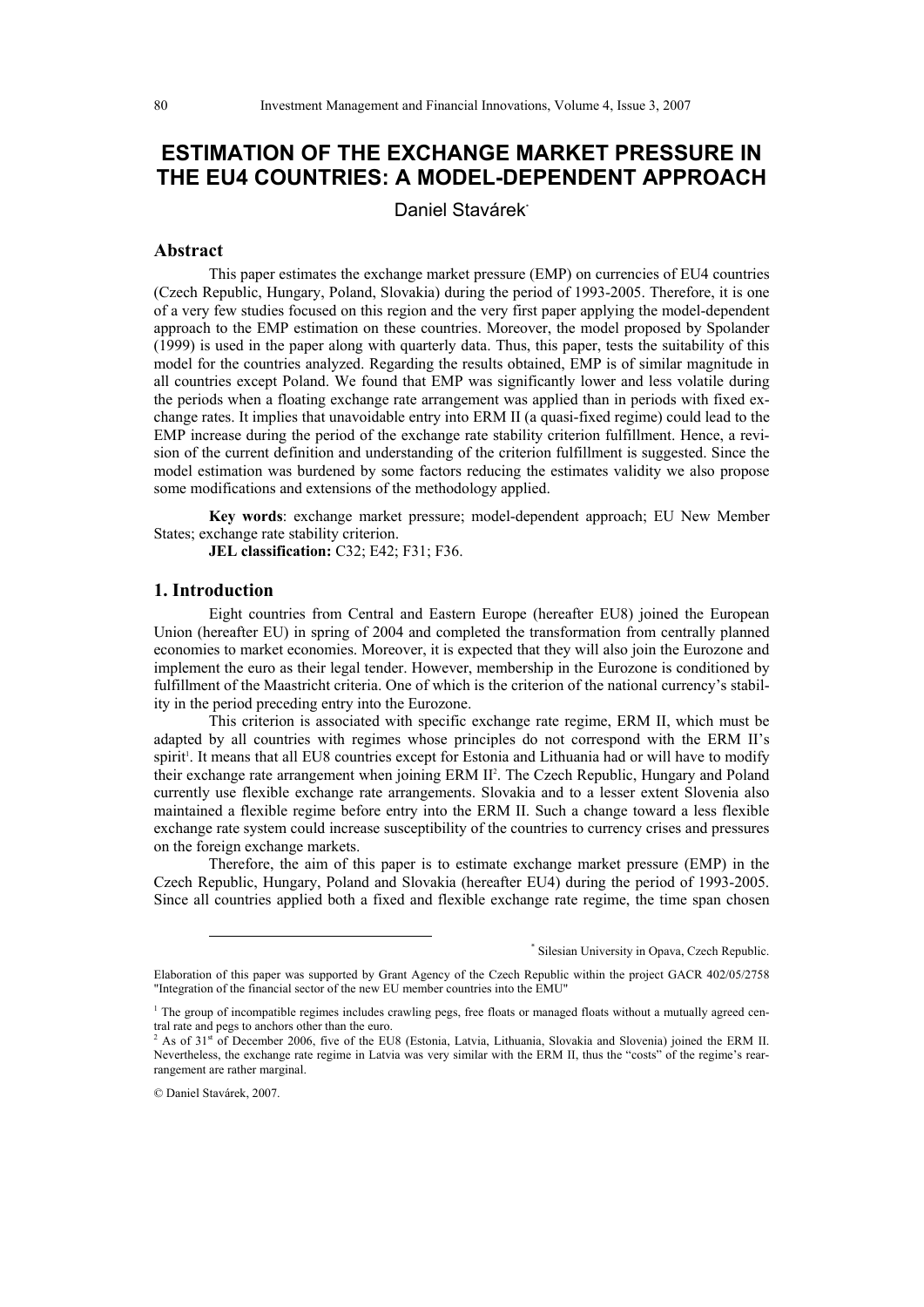allows us to compare magnitude of tensions on the foreign exchange market in different exchange rate environments. This kind of analysis has important policy implications as the switch to a less flexible regime is unavoidable in the near future.

The paper is structured so that Section 2 describes the meaning and theoretical concept of EMP and provides a review of the relevant literature. In Section 3, the model and data used are cited; Section 4 reports the empirical results and the conclusions are presented in Section 5.

## **2. Exchange Market Pressure and Literature Review**

#### *2.1. Meaning and Concepts of the Exchange Market Pressure*

The term "exchange market pressure" is usually related to changes of two cardinal variables describing the external sector of any economy: official international reserve holdings and the nominal exchange rate. However, the notion of EMP was more precisely defined, for the first time, in Girton and Roper (1977). In this seminal paper, the authors utilized a simple monetary model of the balance of payments to devise an index of the excess demand for money that must be relieved by either exchange rate or reserve changes to keep the money market, and hence the balance of payments, in equilibrium. The index was the simple sum of the rate of change in international reserves and the rate of change in the exchange rate. For the first time, they termed this index as EMP. However, some shortcomings can be found in the model. Since the measure is derived from a highly restrictive monetary model the formula cannot be applied to other models. Furthermore, a model-dependent definition is used, thus, a unique formula for EMP cannot be identified within the Girton-Roper framework.

The original concept of EMP has been modified and extended by many researchers. For example, Roper and Turnovsky (1980) and Turnovsky (1985) introduced the idea of using a small open-economy model and extended the original model by substituting the simple monetary approach by an IS-LM framework with perfect mobility of capital. They allowed intervention to take the form of changes in domestic credit as well as changes in reserves. The consequence of these modifications was that the EMP was still a linear combination of the rate of change of the exchange rate and money base but these two components were no longer equally weighted as in the Girton-Roper model.

A notable contribution to the EMP theory was provided by Weymark (1995, 1997a, 1997b, 1998). She revised the models mentioned above and introduced a more general framework in which the models are both special cases of the generalized formula. She introduced and estimated a parameter (conversion factor) standing for the relative weight of exchange rate changes and intervention in the EMP index. Since all previous EMP definitions stemmed from a specific model, Weymark also proposed a model-independent definition of EMP as:

> *The exchange rate change that would have been required to remove the excess demand for the currency in the absence of exchange market intervention, given the expectations generated by the exchange rate policy actually implemented (Weymark, 1995, p. 278).*

An extension making the simple model outlined in Weymark (1995) more realistic was introduced in Spolander (1999). He incorporated into the model a monetary policy reaction function and sterilized foreign exchange intervention.

Many researchers have criticized the most undesirable aspect of the EMP measure, dependency on a particular model, and proposed some alternative approaches. A simpler and modelindependent EMP measure was originally constructed in Eichengreen et al. (1996). According to this approach EMP is a linear combination of a relevant interest rate differential, the percentage change in the bilateral exchange rate and the percentage change in foreign exchange reserves. Contrary to Weymark's approach, the weights are to be calculated from sample variances of those three components with no need to estimate any model.

A similar approach was followed by Pentecost et al. (2001). However, they determined the weights using principle components analysis. Because neither the components of the index nor the weighting scheme is derived from a structural model of the economy the EMP indices obtained in Eichengreen et al. (1996) and Pentecost et al. (2001) are model-independent.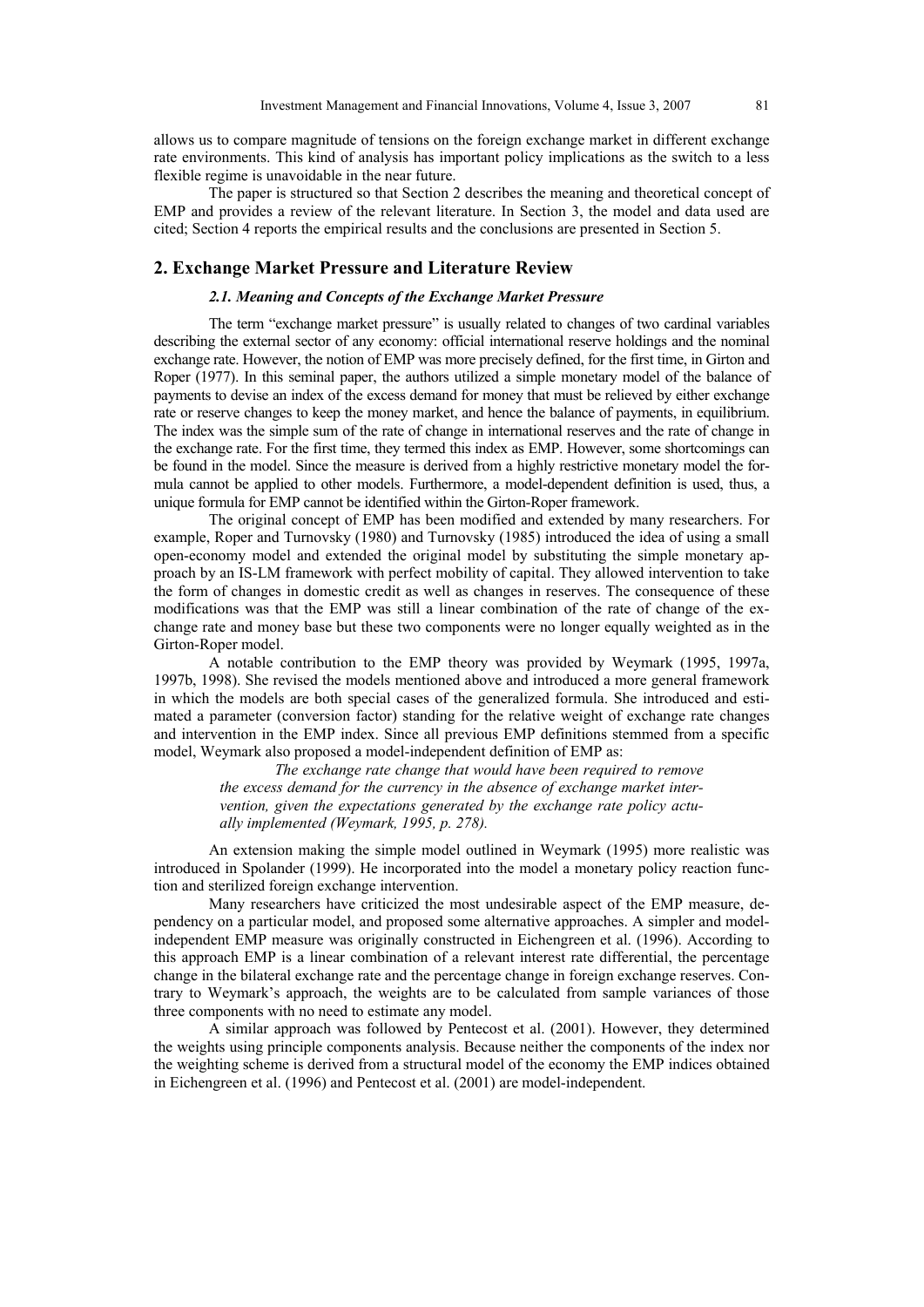#### *2.2. Review of Relevant Empirical Literature*

Since its introduction, EMP has attracted the attention of many researchers and a great number of theoretical as well as empirical papers have been published. The empirical EMP literature is bi-directionally oriented. Whereas some of the papers are directly focused on estimation of EMP in a variety of regions and countries, the second category of studies use the EMP measure as an element of subsequent analysis examining currency crises, monetary policy, foreign exchange intervention, exchange rate regime and other issues. In accordance with the geographical orientation of this paper, only studies empirically analyzing EMP in EU4 are cited in the following literature review.

Although EMP has been a frequently discussed and examined topic in the literature' one can find a very limited number of papers focused on new EU Member States and EU4 in particular. Only four consistent studies estimating EMP in all or some of EU4 have been published to date.

The first study estimating EMP in, among others, some of EU4 (Czech Republic and Poland) was Tanner (2002). He applied the traditional Girton-Roper model on data from 32 emerging countries and, consequently, examined the relationship between EMP and monetary policy in a vector autoregression (VAR) system. The aim was to re-examine currency crises in emerging markets in 1990-2000 in a more traditional way by emphasizing the role of monetary policy at or around the time of crisis. Regarding the EMP calculated in the Czech Republic and Poland, they were modest as compared to other countries and very similar to each other. However, EMP in Poland was twelve times higher than in the Czech Republic during the Asian in the second half of the 1990s. Tanner's paper also provided evidence that there was a positive relationship between EMP and domestic money supply in both EU4 countries analyzed but not as significant and straight as in other countries. The only shocks to EMP can help explain monetary policy in Poland, possibly indicating sterilized intervention.

A more specific application of the Tanner (2002) approach is Bielecki (2005). The paper concentrates only on Poland from 1994-2002. The results from the VAR system analyzing the relationship between EMP and changes in domestic credit (monetary policy actions) indicate that domestic credit reacted in a counter direction to innovations to EMP. Furthermore, in his paper, Bielecki compared two EMP measures calculated under alternative methodologies (using all foreign reserve changes and pure official foreign exchange intervention data). He came to the conclusion that the appreciation pressure prevailed during the sample period. However, the behavior of the two indices differed to some extent, especially with events characterized by extreme EMP values (July 1997, August 1998, February 1999 or July 2001). Generally, using the pure intervention data in the EMP estimation provided more realistic and robust results.

Vanneste et al. (2005) used EMP as an indicator of currency crisis and addressed the question whether currency crises in EU8 have been more frequent in fixed, intermediate or flexible exchange rate arrangements. The authors found that EMP was marginally smaller in countries and periods characterized by an intermediate exchange rate regime as compared to those with a floating arrangement. Regarding EU4, the most crisis quarters (excessive EMP) occurred in Hungary during the fixed peg regime and in Poland when a crawling peg was being applied. Managed floating proved to be a relatively stable regime from the EMP perspective. In addition to these conclusions, the authors also provided evidence of high correlation between several EMP measure specifications with which they experimented.

Very similar conclusions were drawn in Stavárek (2005) where EMP in the Czech Republic, Hungary, Poland and Slovenia in 1993-2004 is estimated. The study applied the EMP measure proposed in Eichengreen et al. (1995) and the results obtained suggest that the Czech Republic and Slovenia went through considerably less volatile development of EMP than Hungary and Poland.

Besides the focus on the still overlooked EU4 region, this paper contributes to the EMP literature in two basic aspects. First, it uses the most recent data and prolongs the period analyzed to the end of 2005. Second, this paper represents the very first application of the Weymark (1995)

<sup>&</sup>lt;sup>1</sup> Some of the recent empirical studies examining EMP are Jeisman (2005) in Australia, Wyplosz (2002) in a worldwide group of transition countries, Kamaly and Erbil (2000) in the MENA region or Kohlscheen (2000) in Chile.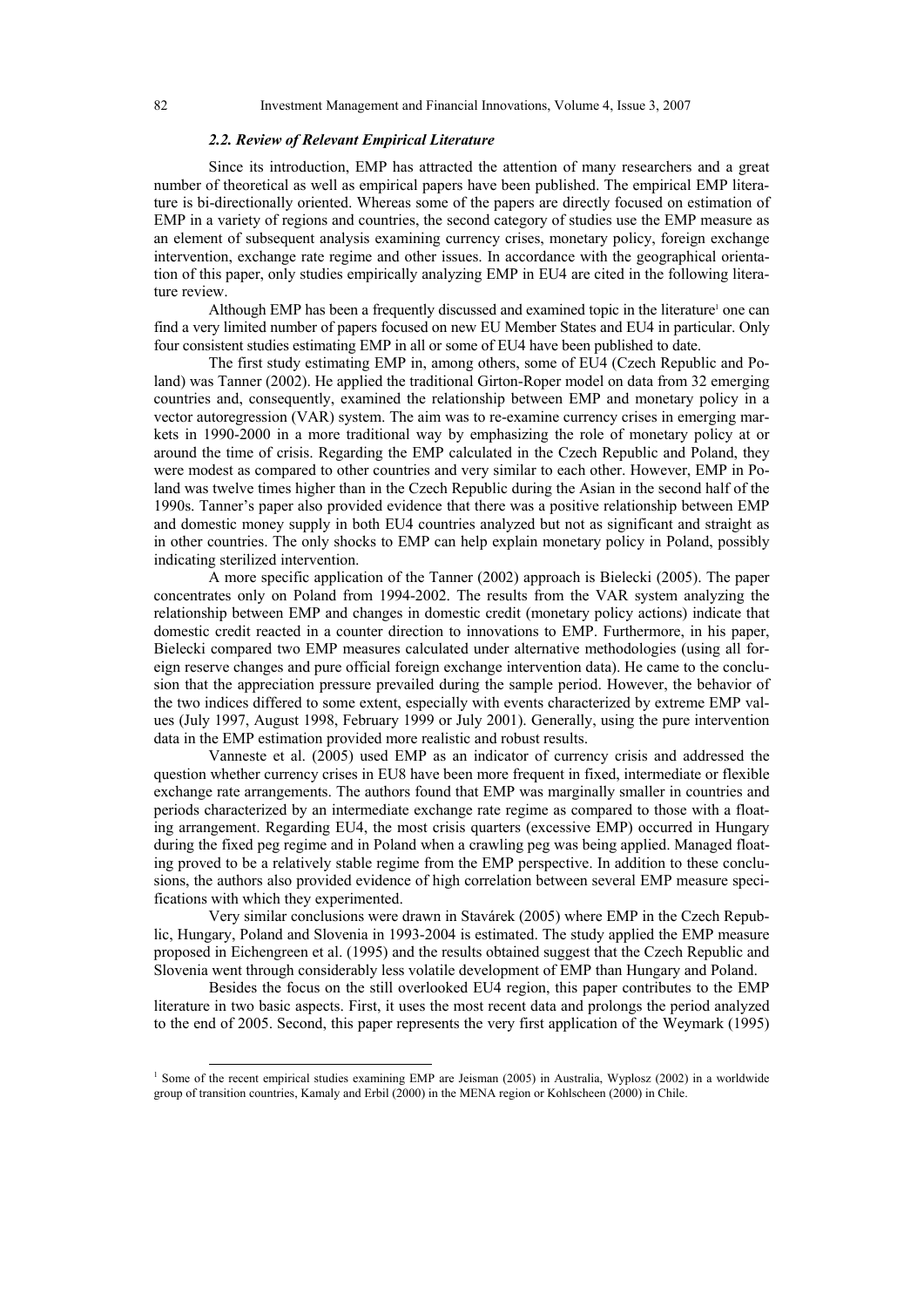and Spolander (1999) model-dependent approaches on EU4 countries. Thus, the suitability of these models for EU4 countries can be evaluated.

#### **3. Measuring the Exchange Market Pressure: Model and Data**

As mentioned previously, this study originally stems from Weymark (1995) where the following formula for EMP calculation was defined:

$$
EMP_t = \Delta e_t + \eta \Delta r_t, \qquad (1)
$$

where  $\Delta e_t$  is the percentage change in exchange rate expressed in direct quotation (domestic price

for one unit of foreign currency),  $\Delta r$ , is the change in foreign exchange reserves scaled by the one-period-lagged value of money base, and  $n$  is the conversion factor which has to be estimated from a structural model of the economy and is defined as:

$$
\eta = -\partial \Delta e_t / \partial \Delta r_t \tag{2}
$$

The conversion factor represents elasticity that converts observed reserve changes into equivalent exchange rate units<sup>1</sup>.

For practical estimation of EMP, the methodology introduced in Spolander (1999) was applied. Similarly with Weymark (1995), it is a model-consistent measure of EMP in the context of small open economy monetary model. However, the central bank's monetary and foreign exchange policies are explicitly defined, foreign exchange intervention partly sterilized, and expectations rational in the Spolander model. The model is summarized in equations (3) to (9):

$$
\Delta m_t^d = \beta_0 + \Delta p_t + \beta_1 \Delta c_t - \beta_2 \Delta i_t,\tag{3}
$$

$$
\Delta p_t = \alpha_0 + \alpha_1 \Delta p_t^* + \alpha_2 \Delta e_t,\tag{4}
$$

$$
\Delta i = \Delta i_t^* + E_t(\Delta e_{t+1}) - \Delta e_t, \qquad (5)
$$

$$
\Delta m_t^s = \Delta d_t^a + (1 - \lambda)\Delta r_t,\tag{6}
$$

$$
\Delta r_t = -\overline{p}_t \Delta e_t,\tag{5}
$$

$$
\Delta d_t^a = \gamma_0 + \Delta y_t^{trend} + (1 - \gamma_1) \Delta p_t - \gamma_2 y_t^{gap}, \qquad (8)
$$

$$
\Delta m_t^d = \Delta m_t^s \,, \tag{9}
$$

where  $p_t$  is domestic price level,  $p_t^*$  is foreign price level,  $e_t$  denotes exchange rate (in direct quotation),  $m_t$  is nominal money stock (the superscript *d* represents the demand, and *s* represents the supply),  $c_t$  is real domestic income,  $i_t$  is nominal domestic interest rate,  $i_t^*$  denotes nominal foreign interest rate,  $E_t(\Delta e_{t+1})$  is expected as exchange rate change and  $\lambda$  is proportion of sterilized intervention. All variables up to this point are expressed in natural logarithm. Next,  $d_t^a$  is autonomous domestic lending by the central bank and  $r<sub>t</sub>$  is the stock of foreign exchange reserves, both divided by the one period lagged value of the money base.  $y_t^{trend}$  is the long-run trend component of real domestic output  $y_t$  and  $y_t^{gap}$  is the difference between  $y_t$  and  $y_t^{trend}$ . The sign  $\Delta$ naturally denotes change in the respective variable.

Equation (3) describes changes in money demand as a positive function of domestic inflation and changes in real domestic income and a negative function of changes in the domestic interest rate. Equation (4) defines the purchasing power parity condition attributing the primary role in

<sup>&</sup>lt;sup>1</sup> There is an assumption that all intervention takes the form of purchases or sales of foreign exchange reserves. When, in addition to this type of intervention, domestic credit changes are used to influence exchange rate, the EMP formula generated by log-linear models has the general form:  $EMP_t = \Delta e_t + \eta[\Delta r_t + \lambda \Delta d_t]$  where  $\lambda$  is the proportion of the observed domestic credit change that is associated with indirect exchange market intervention.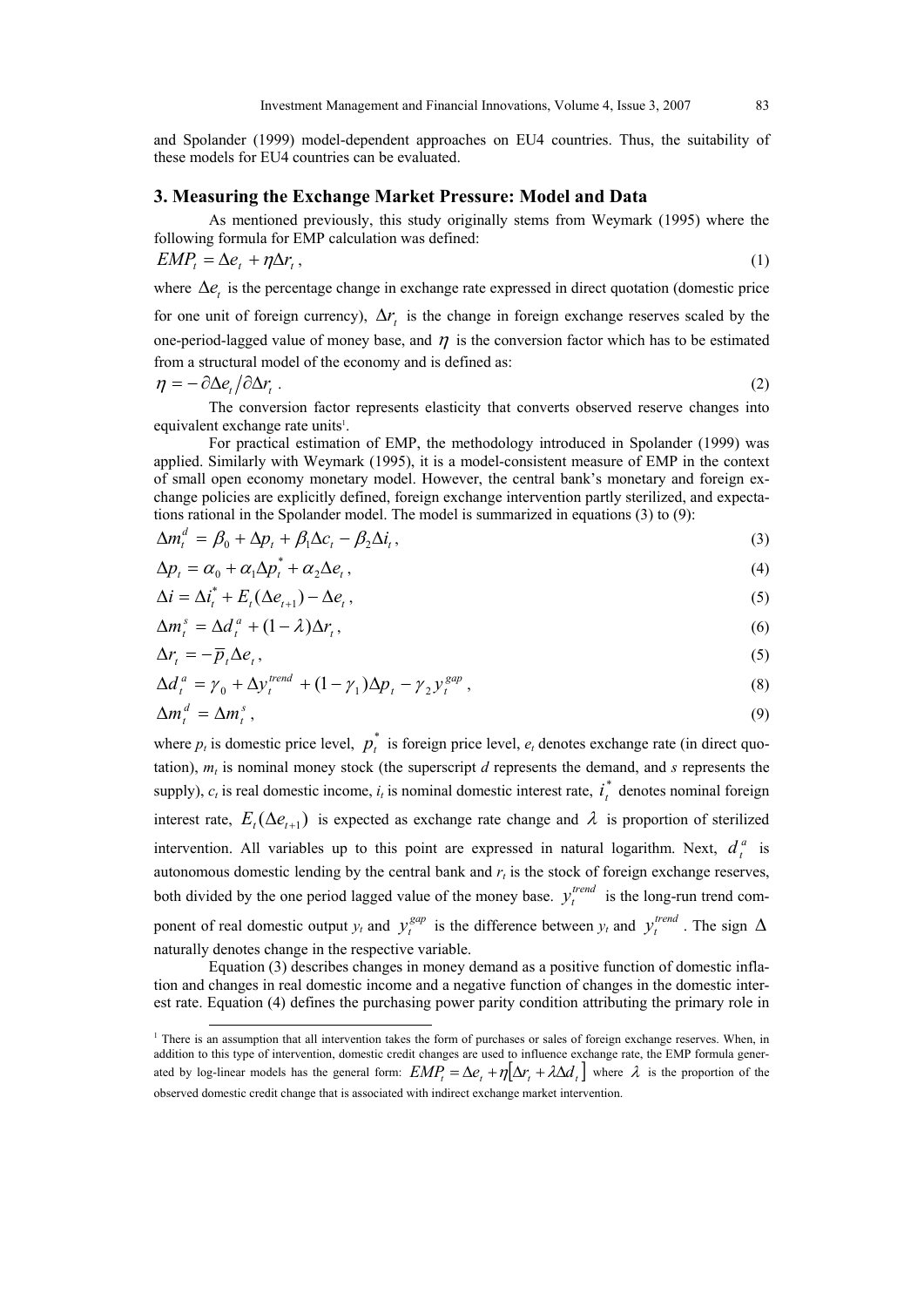domestic inflation determination to exchange rate changes and foreign inflation. Equation (5) describes uncovered interest rate parity. Equation (6) suggests that changes in the money supply are positively influenced by autonomous changes in domestic lending and unsterilized changes in the stock of foreign reserves. Equation (7) states that changes in foreign exchange reserves are a function of the exchange rate and a time-varying response coefficient  $\overline{p}_t$ . Equation (8) describes the evolution of the central bank's domestic lending. Whereas domestic inflation and changes in trend real output changes are positive determinants of the domestic lending the gap between real output and its trend has a negative impact on domestic lending activity. Equation (9) defines a money market clearing condition that assumes money demand to be continuously equal to money supply.

By substituting equations (4) and (5) into equation (3) and substituting equation (8) into equation (6) and then using the money market clearing condition in equation (9) to set the resulting two equations equal to one another, it is possible to obtain the following relation:

$$
\Delta e_t = \frac{X_t + \beta_2 E(\Delta e_{t+1}) + (1 - \lambda)\Delta r_t}{\gamma_1 \alpha_2 + \beta_2},\tag{10}
$$

where

$$
X_t = \gamma_0 - \gamma_1 \alpha_0 - \beta_0 + \Delta y_t^{read} - \gamma_1 \alpha_1 \Delta p_t^* - \gamma_2 y_t^{gap} - \beta_1 \Delta c_t + \beta_2 \Delta i_t^*
$$
  
and the elasticity needed to calculate EMP in equation (1) can be found as:

$$
\eta = -\frac{\partial \Delta e_t}{\partial \Delta r_t} = -\frac{(1 - \lambda)}{\gamma_1 \alpha_2 + \beta_2}.
$$
\n(12)

The samples of data used in this paper cover the period of 1993:1 to 2005:4 yielding 52 quarterly observations for all EU4 countries. The data were predominantly extracted from the IMF's International Financial Statistics and the Eurostat's Economy and Finance database. The missing observations in the time series were replenished from databases accessible on the EU4 central banks' websites'. The detailed description of all data series and their sources is presented in Appendix. Nevertheless, a brief overview of the data used is provided here for better understanding of the model described above.

We used nominal bilateral EU4 national currencies exchange rates against the euro (*et*). The exchange rates prior to 1999 were obtained using the irrevocable conversion rate of the German mark to the euro. The domestic  $(i_t)$  as well as foreign interest rate  $(i_t^*)$  are represented by the 3-month money market rates in EU4 countries and the Eurozone. The M1 monetary aggregate was employed as the domestic money stock  $(m_t)$ . The domestic  $(p_t)$  and foreign price levels  $(p_t^*)$  are proxied by the respective consumer price index. As the level of domestic output  $(v<sub>i</sub>)$  we applied the gross domestic product (GDP). The gross national income  $(c<sub>t</sub>)$  was derived by adding the net income from abroad to GDP. The domestic money base  $(B_t)$  and total reserves minus gold  $(r_t)$  were also included in the EMP estimation.

#### **4. Estimation of the Exchange Market Pressure**

As is evident from the model presented in the previous section, the EMP estimation (1) must be preceded by the calculation of the conversion factor  $\eta$  (2, 12). This step is, however, required to obtain values of the sterilization coefficient  $\lambda$  (6), the elasticity of the money base with respect to the domestic price level  $\gamma_1$  (8), the elasticity of the domestic price level with respect to the exchange rate  $\alpha_2$  (4), and the elasticity of the money demand with respect to the domestic interest rate  $\beta_2$  (3).

More precisely, the parameter estimates are obtained by estimating the following three equations.

<sup>&</sup>lt;sup>1</sup> National Bank of Poland (http://www.nbp.pl), National Bank of Slovakia (www.nbs.sk).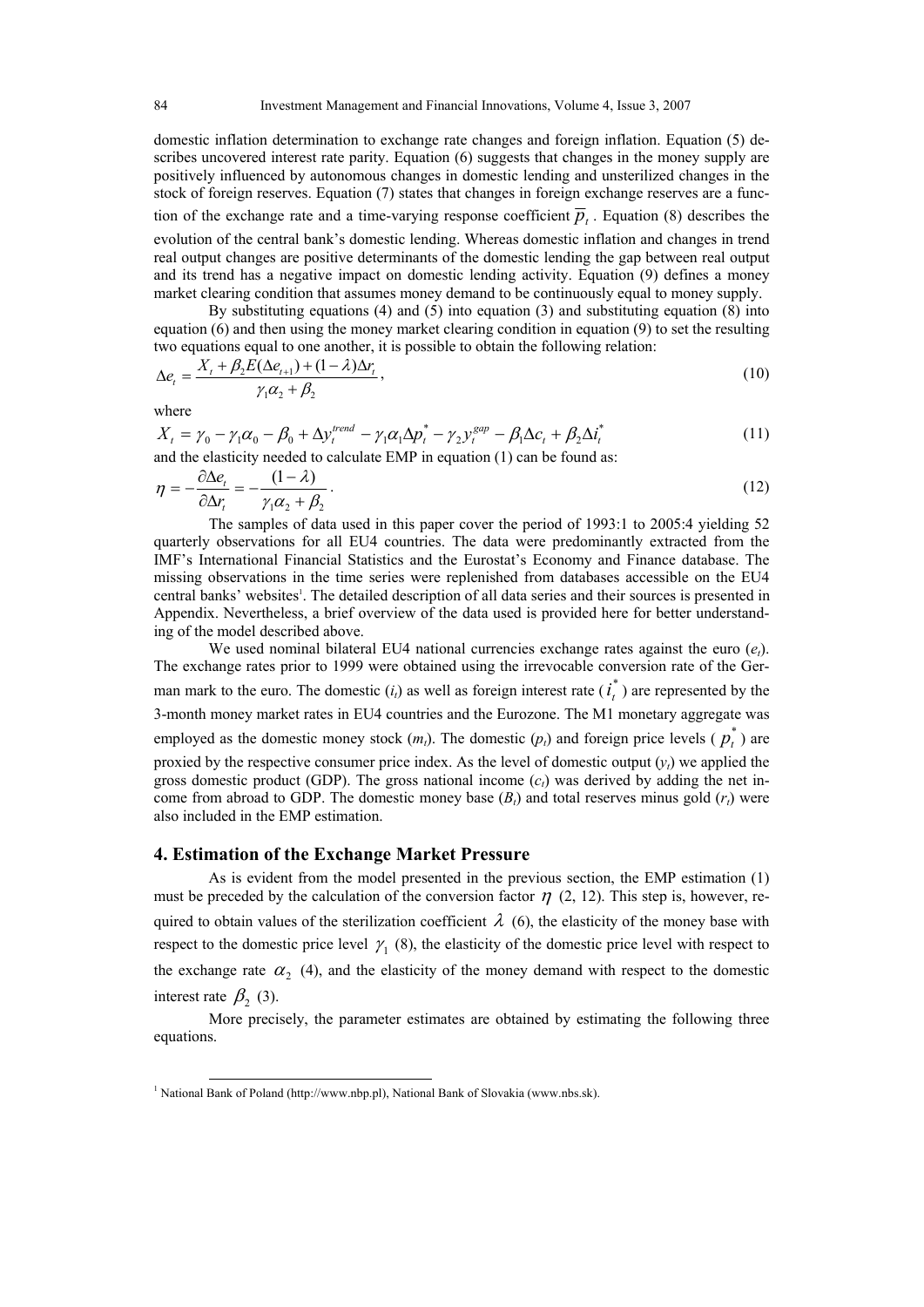Investment Management and Financial Innovations, Volume 4, Issue 3, 2007 85

$$
\Delta m_t - \Delta p_t = \beta_0 + \beta_1 \Delta c_t - \beta_2 \Delta i_t + \varepsilon_{1,t},
$$
\n(13)

$$
\Delta p_t = \alpha_0 + \alpha_1 \Delta p_t^* + \alpha_2 \Delta e_t + \varepsilon_{2,t},\tag{14}
$$

$$
\frac{\Delta B_t}{B_{t-1}} - \Delta r_t - \Delta y_t^{trend} - \Delta p_t = \gamma_0 + \lambda \Delta r_t + \gamma_1 \Delta p_t + \gamma_2 y_t^{gap} + \varepsilon_{3,t} \,. \tag{15}
$$

Equations (13) and (14) are obtained directly from equations (3) and (4). Equation (15) is derived by substitution of (7) into (5) and noting that change in money supply equals the change in  $\Delta B_t$  $B_t$  assuming the money multiplier to be constant.

money base −1 *t B*

One can distinguish two types of variables included in the model: endogenous and exoge-

nous. The endogenous variables are  $\Delta m_t$ ,  $\Delta p_t$ ,  $\Delta e_t$ ,  $\Delta i_t$ , −1 Δ *t t B*  $\frac{B_t}{A}$  and  $\Delta r_t$ . The exogenous

variables are  $\Delta c_t$ ,  $\Delta p_t^*$ ,  $\Delta i_t^*$ ,  $\Delta y_t^{trend}$  and  $\Delta y_t^{gap}$ . Despite the fact that  $\Delta e_t$  does not appear on the left-hand side of any of the equations, it is the endogenous variable because the exchange rate is clearly the variable determined by this model.

The model is estimated using the two-stage least square regression technique (2SLS). The main reason is that the endogenous variables are on both sides of equations (3)-(9). It means that in each equation having endogenous variables on the right-hand side, these variables are likely to correlate with the disturbance term. Thus, using the ordinary least square method would lead to biased estimates. On the other hand, the three-stage least square method was not chosen because of the limited size of the dataset used (small number of observations).

The 2SLS used requires the incorporation of instruments (variables uncorrelated with the disturbance term) into the estimation. Thus, the first empirical step of the analysis was to find appropriate instruments. For this purpose we run the first stage regressions on endogenous variables having all possible instruments as regressors. As possible instruments we set the contemporaneous and one-quarter lagged values of exogenous variables and one-quarter lagged values of all endogenous variables. Finally, the regressors with sufficient statistical significance were selected as instruments. This procedure was carried out for all countries and equations of the model.

The next aspect which had to be assessed is the stationarity of regressors. This feature is essential for all regression models. We applied Phillips-Perron and Augmented Dickey-Fuller tests to examine the stationarity of the time series used. Uniform outcomes of both tests were necessary for the final conclusion about the (non)stationarity of each time series. According to the character of each time series we tested the stationarity with a linear trend and/or intercept or none of them. To conserve space the stationarity tests' results are not reported here but they allow us to conclude that the first differences of all time series are stationary. Thus, they can be used in estimation of all equations of the model<sup>1</sup>.

The 2SLS estimation results are presented in Tables 1 to 3, individually for each equation. The tables also contain the list of instruments and results of some diagnostic tests. We applied Jarque-Berra (J-B) indicator to assess normality of the residuals distribution, Breusch-Godfrey Langrange Multiplier (LM) to test serial correlation and White test to check heteroscedasticity. All LM tests were run with four lags. The tests indicated evidence of serial correlation in residuals from the equations and the potential heteroscedasticity was also identified in some cases. Therefore, we corrected the standard errors of parameter estimates by the Newey-West procedure. Even more frequently, the residuals seem to be non-normally distributed. Therefore although the t-statistics can be misleading, this does not reduce the validity of the parameter estimates<sup>2</sup>. According to the

 1 The percentage change in money base is a naturally flow variable and, thus, already differenced and stationary. Likewise,  $y_t^{gap}$  is stationary on level in all countries because of its construction.<br><sup>2</sup> Since different equation specifications have different instruments, R<sup>2</sup> for 2SLS can be negative even if a constant is used

in the equation.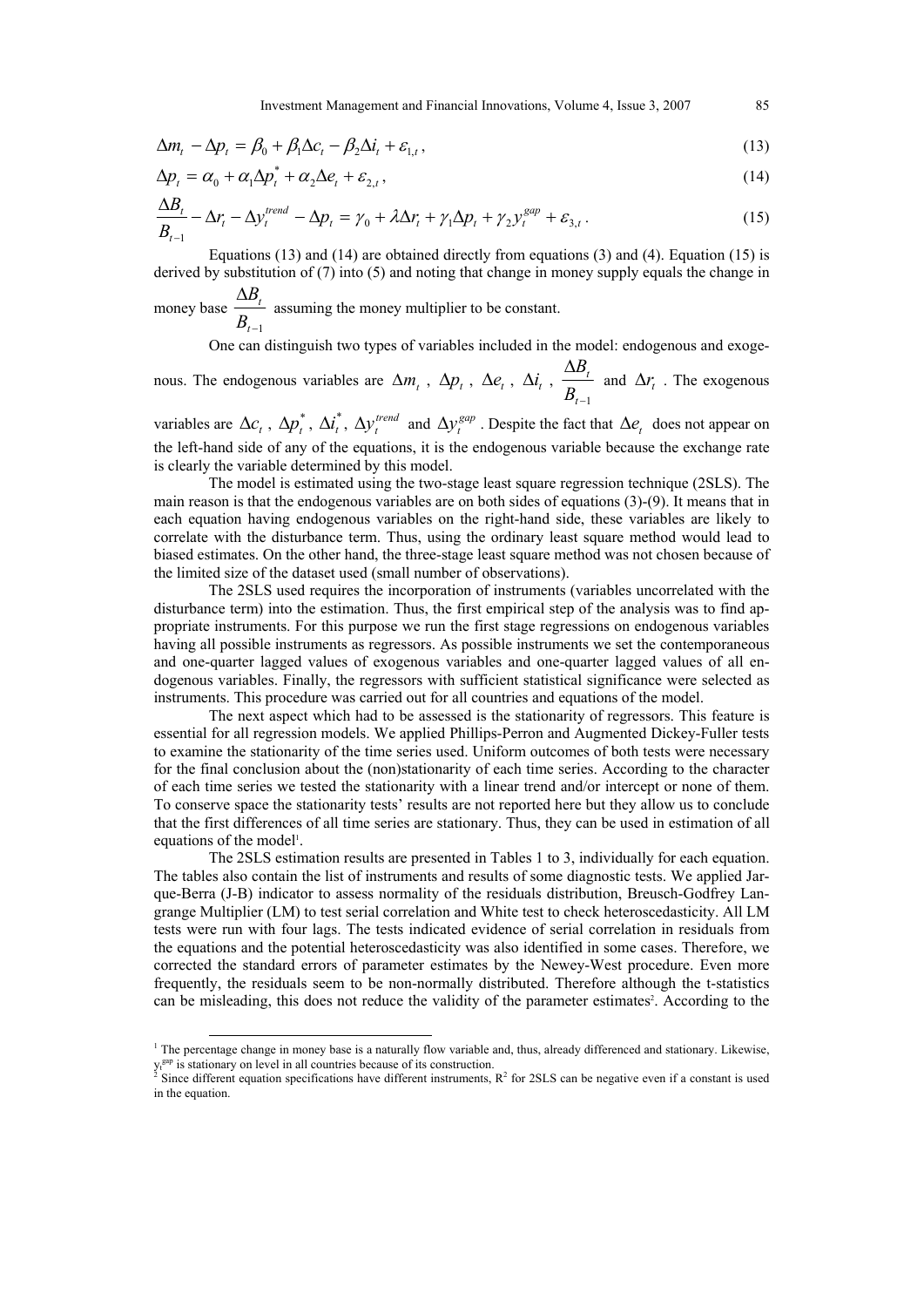model specification the parameters  $\beta_1$ ,  $\alpha_1$ , and  $\alpha_2$  should be positive and  $\beta_2$ ,  $\gamma_1$ ,  $\gamma_2$ , and  $\lambda$ should be negative. Since  $\lambda$  is a fraction, its absolute value should be between zero and one.

Table 1

|                                                                                                                 |                                      | Czech Republic                                                                                          |        |                                                                                                 |                                      | Hungary                                                                                     |        |  |
|-----------------------------------------------------------------------------------------------------------------|--------------------------------------|---------------------------------------------------------------------------------------------------------|--------|-------------------------------------------------------------------------------------------------|--------------------------------------|---------------------------------------------------------------------------------------------|--------|--|
| Instruments: $\Delta y_{t-1}^{trend}$ $\Delta r_{t-1}$ $\Delta i_{t-1}$ $\Delta y_t^{gap}$ $\Delta p_{t-1}^{*}$ |                                      |                                                                                                         |        |                                                                                                 |                                      | Instruments: $\Delta c$ , $\Delta p_t^*$ $\Delta i$ <sub>t-1</sub> $\Delta y_{t-1}^{trend}$ |        |  |
| Param.                                                                                                          | Estim.                               | St. er.                                                                                                 | Prob.  | St. er.<br>Estim.<br>Prob.<br>Param.                                                            |                                      |                                                                                             |        |  |
| $\beta_0$                                                                                                       | 0.0014                               | 0.0036                                                                                                  | 0.6945 | $\beta_0$                                                                                       | $-0.0052$                            | 0.0021                                                                                      | 0.0152 |  |
| $\beta_1$                                                                                                       | 0.0161                               | 0.7711                                                                                                  | 0.9834 | $\beta_1$                                                                                       | 0.4843                               | 0.2290                                                                                      | 0.0397 |  |
| $\beta_2$                                                                                                       | $-0.0434$                            | 0.0161                                                                                                  | 0.0096 | $\beta_2$                                                                                       | $-0.0216$                            | 0.0208                                                                                      | 0.3039 |  |
|                                                                                                                 | $R^2$ =0.0792, SEE=0.0098, DW=1.9422 |                                                                                                         |        |                                                                                                 | $R^2$ =0.1237, SEE=0.0092, DW=1.4480 |                                                                                             |        |  |
| WHITE=23.724 (0.0002)                                                                                           |                                      | J-B=30.721 (0.0000), LM=4.7744 (0.3112)                                                                 |        | J-B=4.3279 (0.1149), LM=20.689 (0.0004)                                                         |                                      |                                                                                             |        |  |
|                                                                                                                 |                                      |                                                                                                         |        | WHITE=5.0859 (0.4055)                                                                           |                                      |                                                                                             |        |  |
|                                                                                                                 |                                      | Poland                                                                                                  |        | Slovakia                                                                                        |                                      |                                                                                             |        |  |
|                                                                                                                 |                                      | Instruments: $\Delta y_{t-1}^{trend}$ $\Delta e_{t-1}$ $\Delta i_{t-1}$ $\Delta p_t^*$ $\Delta c_{t-1}$ |        | Instruments: $\Delta c_{t-1}$ $\Delta p_{t-1}^*$ $\Delta m_t$ $\Delta p_{t-1}$ $\Delta i_{t-1}$ |                                      |                                                                                             |        |  |
| Param.                                                                                                          | Estim.                               | St. er.                                                                                                 | Prob.  | Param.                                                                                          | Estim.                               | St. er.                                                                                     | Prob.  |  |
| $\beta_0$                                                                                                       | 0.0013                               | 0.0023                                                                                                  | 0.5684 | $\beta_0$                                                                                       | 0.0022                               | 0.0039                                                                                      | 0.5650 |  |
| $\beta_1$                                                                                                       | 0.2281                               | 0.1430                                                                                                  | 0.1174 | $\beta_1$                                                                                       | $-0.6005$                            | 0.5969                                                                                      | 0.3195 |  |
| $\beta_2$                                                                                                       | $-0.0873$                            | 0.0310                                                                                                  | 0.0070 | $\beta_2$                                                                                       | $-0.0781$                            | 0.0573                                                                                      | 0.1793 |  |
| $R^2$ =-0.2601, SEE=0.0102, DW=2.3324                                                                           |                                      |                                                                                                         |        | $R^2$ =-0.8812, SEE=0.0177, DW=1.6388                                                           |                                      |                                                                                             |        |  |
| J-B=0.8370 (0.6580), LM=7.5026 (0.1116)<br>WHITE=24.305 (0.0002)                                                |                                      |                                                                                                         |        | J-B=48.437 (0.0000), LM=3.7018 (0.4479)<br>WHITE=2.3160 (0.8039)                                |                                      |                                                                                             |        |  |
|                                                                                                                 |                                      |                                                                                                         |        |                                                                                                 |                                      |                                                                                             |        |  |

#### Estimates of equation (13)

Source: Author's calculations.

The estimations of equation (13) provide mediocre results. The parameters  $\beta_2$  necessary for the conversion factor calculation are correctly signed in all EU4. However, they are statistically significant only in the Czech Republic and Poland. One can see some evidence of non-normal distribution (Czech Republic, Slovakia), serial correlation (Hungary) and heteroscedasticity (Czech Republic and Poland).

Table 2

|                                                                  |                                                                                          | Czech Republic   |        |            |        | Hungary                                                                            |        |
|------------------------------------------------------------------|------------------------------------------------------------------------------------------|------------------|--------|------------|--------|------------------------------------------------------------------------------------|--------|
|                                                                  | Instruments: $\Delta p_i^*$ $\Delta y_{t-1}^{trend}$ $\Delta i_{t-1}^*$ $\Delta e_{t-1}$ |                  |        |            |        | Instruments: $\Delta p_i^*$ $\Delta y_{t-1}^{trend}$ $\Delta c_i$ $\Delta p_{t-1}$ |        |
| Param.                                                           | Estim.                                                                                   | Prob.<br>St. er. |        |            | Estim. | St. er.                                                                            | Prob.  |
| $\alpha_0$                                                       | 0.0022                                                                                   | 0.2061<br>0.0017 |        | $\alpha_0$ | 0.0005 | 0.0011                                                                             | 0.6424 |
| $\alpha_1$                                                       | 1.3408                                                                                   | 1.1845           | 0.2634 | $\alpha_1$ | 2.9075 | 0.8607                                                                             | 0.0015 |
| $\alpha_2$                                                       | 0.8385<br>0.3671<br>0.0269                                                               |                  |        | $\alpha_2$ | 0.9514 | 0.1541                                                                             | 0.0000 |
| $R^2$ =-2.9906, SEE=0.0059, DW=1.7739                            |                                                                                          |                  |        |            |        | $R^2$ =0.3453, SEE=0.0047, DW=1.8062                                               |        |
| J-B=7.9568 (0.0187), LM=7.7211 (0.1023)<br>WHITE=40.979 (0.0000) |                                                                                          |                  |        |            |        | J-B=0.0988 (0.9517), LM=9.6193 (0.0473)<br>WHITE=9.2326 (0.1001)                   |        |

Estimates of equation (14)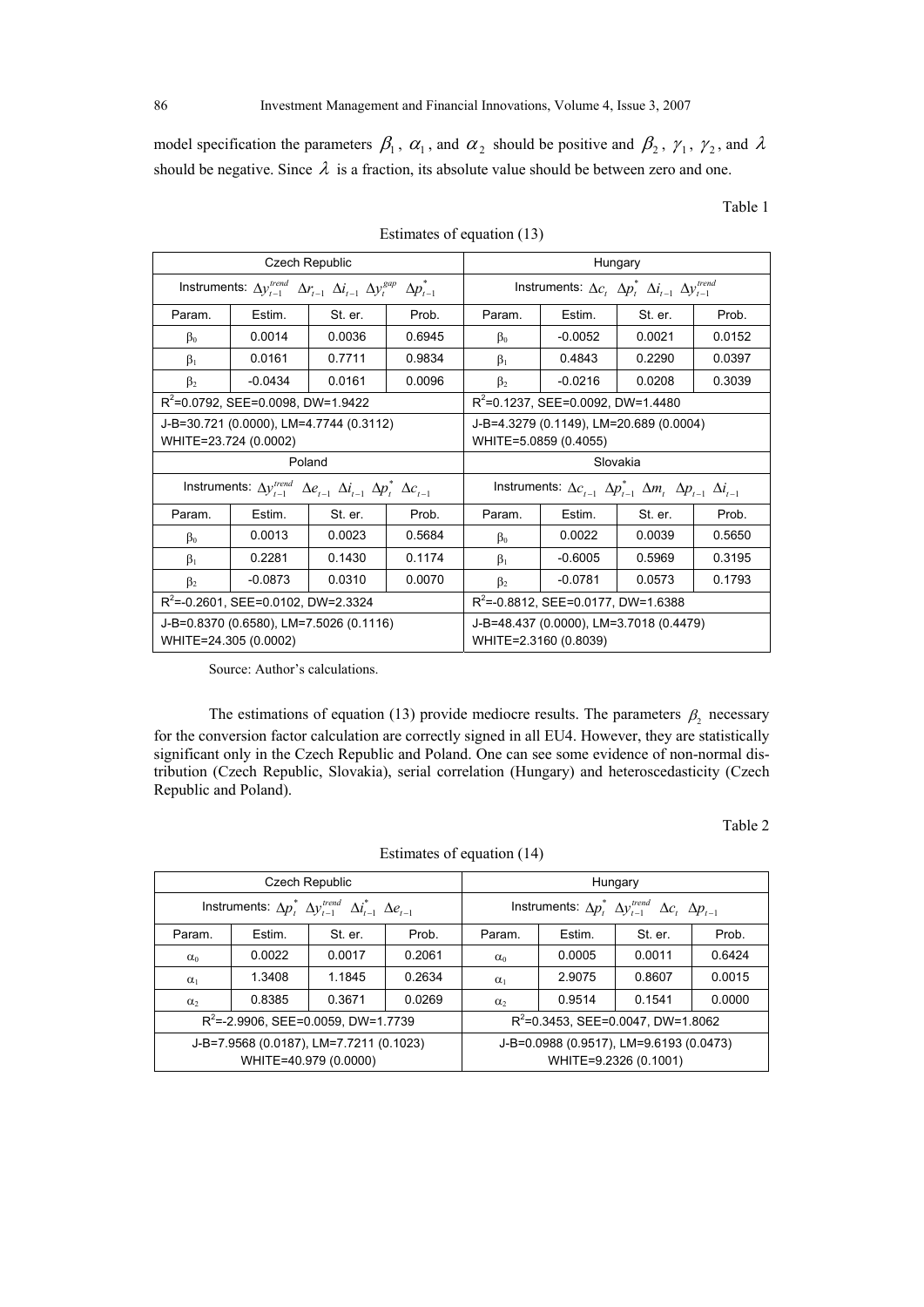|                                                                                                                    |           |                                                                  |        |            |                                                                                      |                       | I able 2 (continued) |
|--------------------------------------------------------------------------------------------------------------------|-----------|------------------------------------------------------------------|--------|------------|--------------------------------------------------------------------------------------|-----------------------|----------------------|
|                                                                                                                    |           | Poland                                                           |        |            | Slovakia                                                                             |                       |                      |
| Instruments: $\Delta p_t^*$ $\Delta e_{t-1}$ $\Delta i_{t-1}$ $\Delta p_{t-1}$ $\Delta c_{t-1}$ $\Delta p_{t-1}^*$ |           |                                                                  |        |            | Instruments: $\Delta i_t^*$ $\Delta e_{t-1}$ $\Delta y_t^{gap}$ $\Delta y_t^{trend}$ |                       | $\Delta p_{t-1}^*$   |
| Param.                                                                                                             | Estim.    | St. er.                                                          | Prob.  | Param.     | Estim.                                                                               | St. er.               | Prob.                |
| $\alpha_0$                                                                                                         | $-0.0005$ | 0.0022                                                           | 0.8207 | $\alpha_0$ | 0.0028                                                                               | 0.0031                | 0.3617               |
| $\alpha_1$                                                                                                         | 3.8073    | 1.5226                                                           | 0.0159 | $\alpha_1$ | 0.9512                                                                               | 2.4477                | 0.6993               |
| $\alpha$                                                                                                           | 0.2006    | 0.0355                                                           | 0.0000 | $\alpha$   | 0.6360                                                                               | 0.3155                | 0.0496               |
| $R^2$ =0.1221, SEE=0.0066, DW=1.6167                                                                               |           |                                                                  |        |            | $R^2$ =-1.0946, SEE=0.0054, DW=1.9761                                                |                       |                      |
|                                                                                                                    |           | J-B=0.7071 (0.7021), LM=8.4398 (0.0767)<br>WHITE=3.9881 (0.5511) |        |            | J-B=2.0481 (0.3591), LM=5.1151 (0.2756)                                              | WHITE=14.169 (0.0146) |                      |
|                                                                                                                    |           |                                                                  |        |            |                                                                                      |                       |                      |

Table 2 (continued)

Source: Author's calculations.

In the estimations of equation (14) we obtained very good results. The signs of all parameters are consistent with the theoretical assumptions and important  $\alpha_2$  parameters are significantly different from zero in all countries. On the other hand, however, only error terms in the Polish equation seem to pass the standard diagnostic tests completely. Furthermore, one can see a substantially lower elasticity of the domestic price level with respect to the exchange rate  $(\alpha_2)$  in Poland than in other EU4. Although it is not directly linked with the EMP estimation, it is worthwhile to point out a general feature of relatively high elasticity of the domestic price level with respect to the foreign inflation. One can find that quite common in small and open economies during the transition period.

Table 3

|                                                                  |                                                                                                                          | Czech Republic        |        | Hungary                                                                                                       |                                                                                                             |           |        |
|------------------------------------------------------------------|--------------------------------------------------------------------------------------------------------------------------|-----------------------|--------|---------------------------------------------------------------------------------------------------------------|-------------------------------------------------------------------------------------------------------------|-----------|--------|
|                                                                  | Instruments: $\Delta p_t^*$ $\Delta y_t^{gap}$ $\Delta r_{t-1}$ $\Delta i_t^*$ $\Delta i_{t-1}$ $\Delta y_{t-1}^{trend}$ |                       |        |                                                                                                               | Instruments: $\Delta y_t^{gap}$ $\Delta i_{t-1}^*$ $\Delta c_{t-1}$ $\Delta y_{t-1}^{gap}$ $\Delta i_{t-1}$ |           |        |
| Param.                                                           | Estim.                                                                                                                   | St. er.               | Prob.  | Param.                                                                                                        | Estim.                                                                                                      | St. er.   | Prob.  |
| $\gamma_0$                                                       | $-0.0007$                                                                                                                | 0.0024                | 0.7634 | $\gamma_0$                                                                                                    | 0.0007                                                                                                      | 0.0049    | 0.5755 |
| λ                                                                | $-0.7743$                                                                                                                | 0.1835                | 0.0001 | λ                                                                                                             | $-0.5133$                                                                                                   | 0.2911    | 0.0575 |
| $\gamma_1$                                                       | $-1.0995$                                                                                                                | 1.2202                | 0.3722 | $\gamma_1$                                                                                                    | $-1.7329$                                                                                                   | 0.9774    | 0.0829 |
| $\gamma_2$                                                       | 0.0006                                                                                                                   | 0.0007                | 0.3727 | $\gamma_2$                                                                                                    | 0.0001                                                                                                      | $3.4E-05$ | 0.0024 |
|                                                                  | $R^2$ =0.4316, SEE=0.0198, DW=2.1887                                                                                     |                       |        |                                                                                                               | $R^2$ =0.5935, SEE=0.0132, DW=2.4603                                                                        |           |        |
|                                                                  | J-B=129.37 (0.0000), LM=0.9345 (0.9195)                                                                                  | WHITE=43.358 (0.0000) |        | J-B=26.582 (0.0000), LM=9.4808 (0.0501)<br>WHITE=11.339 (0.2531)                                              |                                                                                                             |           |        |
|                                                                  |                                                                                                                          | Poland                |        |                                                                                                               | Slovakia                                                                                                    |           |        |
|                                                                  | Instruments: $\Delta m_{t-1}$ $\Delta p_t^*$ $\Delta y_{t-1}^{trend}$ $\Delta p_{t-1}^*$ $\Delta y_t^{gap}$              |                       |        | Instruments: $\Delta y_{t-1}^{trend}$ $\Delta c_t$ $\Delta t_{t-1}^*$ $\Delta y_{t-1}^{gap}$ $\Delta t_{t-1}$ |                                                                                                             |           |        |
| Param.                                                           | Estim.                                                                                                                   | St. er.               | Prob.  | Param.                                                                                                        | Estim.                                                                                                      | St. er.   | Prob.  |
| $\gamma_0$                                                       | $-0.0043$                                                                                                                | 0.0035                | 0.2284 | $\gamma_0$                                                                                                    | 0.0083                                                                                                      | 0.0074    | 0.2693 |
| λ                                                                | $-1.4333$                                                                                                                | 0.3308                | 0.0001 | λ                                                                                                             | $-0.9005$                                                                                                   | 0.1252    | 0.0000 |
| $\gamma_1$                                                       | 1.5112                                                                                                                   | 1.1929                | 0.2116 | $\gamma_1$                                                                                                    | $-3.1911$                                                                                                   | 2.3325    | 0.1779 |
| $\gamma_2$                                                       | $-0.0002$                                                                                                                | 0.0009                | 0.8194 | $\gamma_2$                                                                                                    | $-0.0007$                                                                                                   | 0.0021    | 0.7312 |
|                                                                  | $R^2$ =0.7343, SEE=0.0231, DW=2.4286                                                                                     |                       |        | $R^2$ =0.9512, SEE=0.0224, DW=2.4020                                                                          |                                                                                                             |           |        |
| J-B=9.6651 (0.0080), LM=8.2987 (0.0812)<br>WHITE=10.243 (0.3311) |                                                                                                                          |                       |        |                                                                                                               | J-B=2.8966 (0.2349), LM=9.2211 (0.0558)<br>WHITE=5.1728 (0.8189)                                            |           |        |

Estimates of equation (14)

Source: Author's calculations.

The results from the money supply equation (15) are somewhat poorer. This is true because especially the estimation of the Polish equation led to confusing results. The parameter  $\gamma_1$ has an opposite sign than the theory suggests and the absolute value of the sterilization coefficient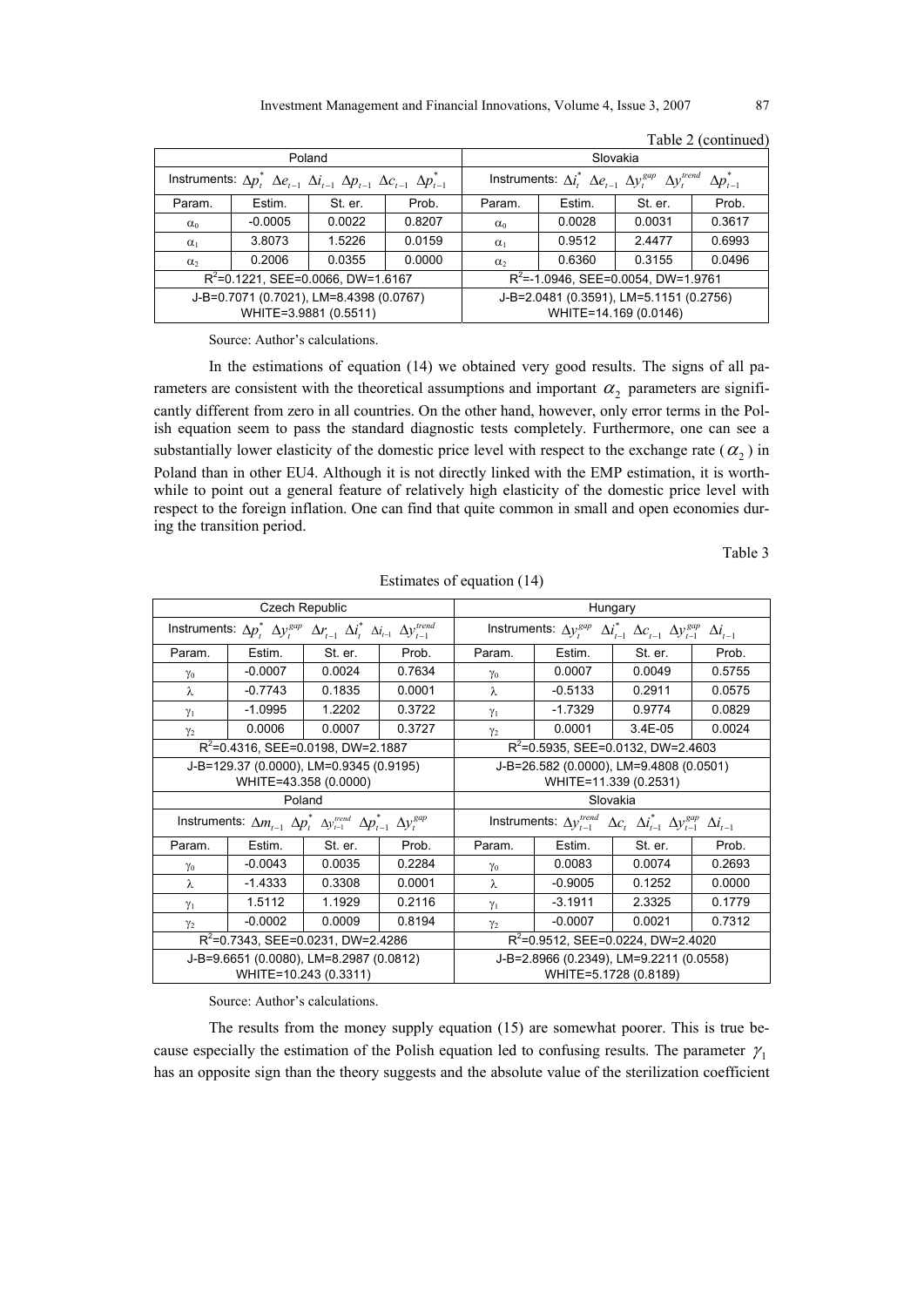$\lambda$  exceeded the upper margin of the potential interval from zero to one. Moreover,  $\lambda$  in Hungary and  $\gamma_1$  in all EU4 are statistically insignificant at the 5% level. Neither the performance of the elasticities of the money base with respect to the domestic output gap  $(\gamma_2)$  are significant. According to Spolander (1999, p. 72) this problem stems from different specification of the equation and, unfortunately, it is a common drawback of many studies of monetary policy rules and reaction functions. As stated in McCallum (1997, p. 8), there has been much debate on the subject of monetary policy rules but the appropriate specification of a model suitable for the analysis of monetary policy rules does not exist.

The parameter estimates of the sterilization coefficients  $\lambda$  in all EU4 do not significantly differ from minus unity, which implies full sterilization<sup>1</sup>. However, the EU4 central banks have never publicly declared that all foreign exchange intervention has no impact on the money base. Hence, we assume that the parameter estimates of  $\lambda$  indicate less than full sterilization. This assumption is in accordance with the practice of central banks from developed countries which usually sterilize their intervention partially rather than fully.

Table 4

|  | Estimates of conversion factors |  |
|--|---------------------------------|--|
|  |                                 |  |

| Czech Republic | Hungary   | Poland  | Slovakia  |
|----------------|-----------|---------|-----------|
| .8380229       | J.9060151 | .273278 | 0.8999273 |

Source: Author's calculations.

Table 4 summarizes estimates of the conversion factors  $\eta$  calculated for all countries using equation (12). Due to non-standard results of the estimation of equation (15) in Poland, the Polish conversion factor differs substantially from other factors in magnitude as well as sign. The extraordinary value of Polish  $\eta$  is subsequently transmitted to EMP whose extent will not correspond with the EMP scale in other EU4.

The EMP development in all EU4 countries analyzed is graphically presented in Figures 1 to 4. To analyze EMP correctly it is necessary to remember some elementary facts. First, a negative value of EMP indicates that the currency is under general pressure to appreciate. On the contrary, positive EMP shows that the currency is pressured to depreciate. Second, the value of EMP represents the magnitude of the foreign exchange market disequilibrium which should be removed by a respective change of the exchange rate.



Source: Author's calculation.

Fig. 1. Exchange market pressure in Czech Republic

<sup>&</sup>lt;sup>1</sup> The Wald test of the null hypothesis  $\lambda$  =-1 resulted in the following F-statistics and probabilities. Czech Republic: 1.5117 (0.2251), Hungary: 2.2966 (0.1365), Poland: 1.7155 (0.1968), Slovakia: 0.6319 (0.4307).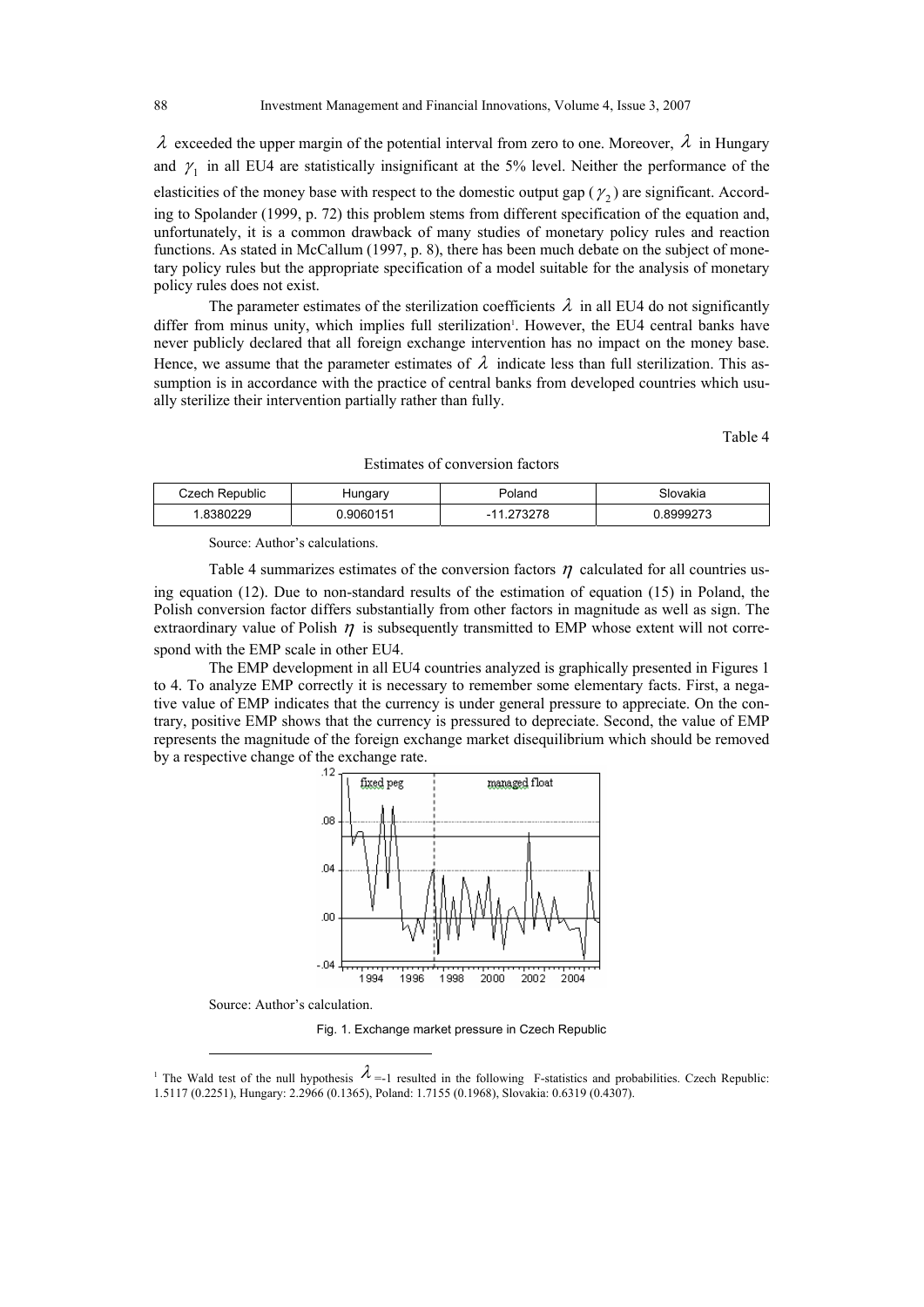

Source: Author's calculation.

Fig. 2. Exchange market pressure in Poland



Source: Author's calculation.





Source: Author's calculation.

Fig. 4. Exchange market pressure in Slovakia

The figures contain, besides the EMP curve, the lines representing 1.5 multiple of the standard deviation above and below the mean EMP value. A breach of the corridor is considered as an excessive EMP, alerting to a potential crisis. Furthermore, the graphs are divided into several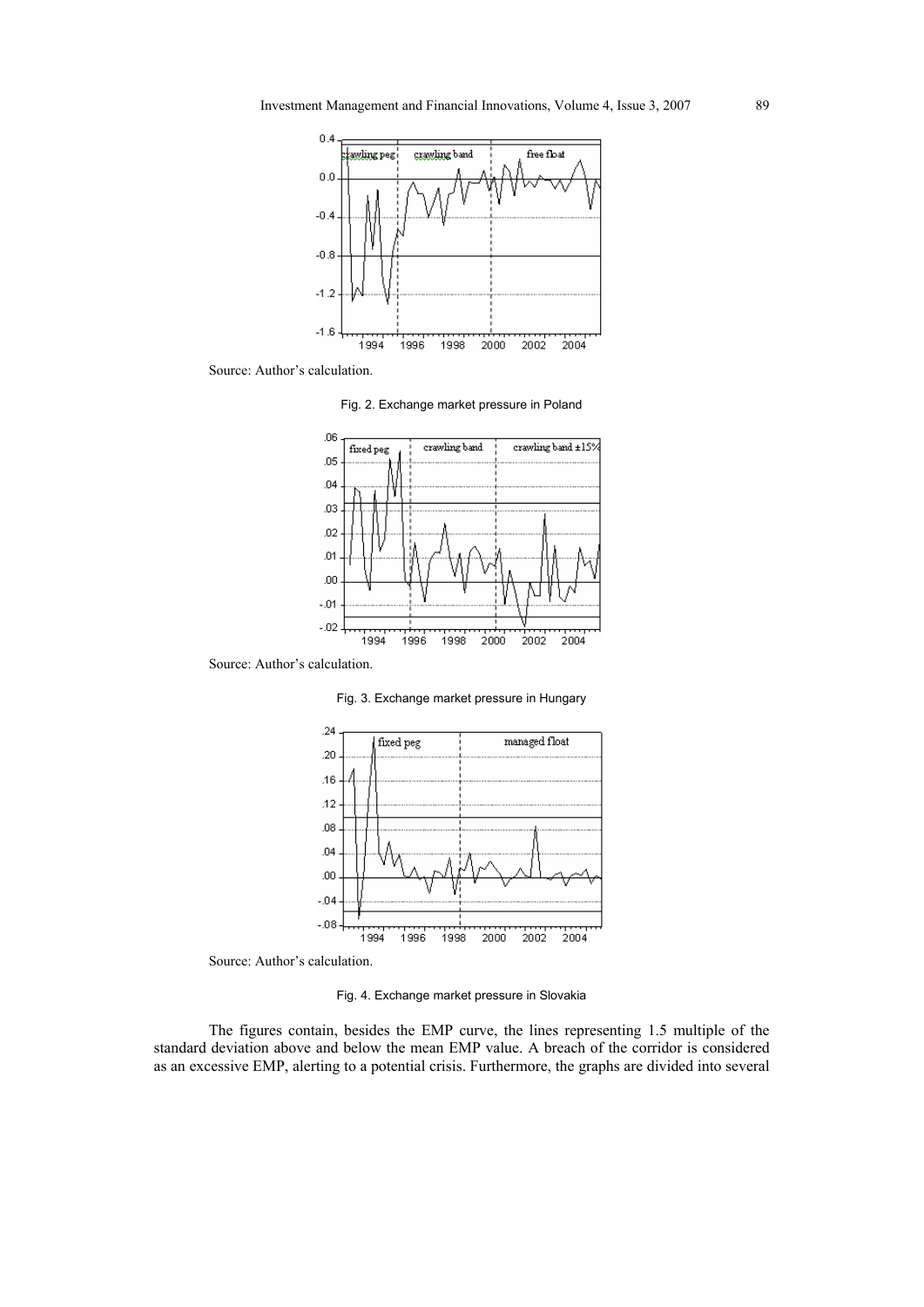sections, thus allowing the distinguishing of different exchange rate arrangements applied in EU4 during the period examined. See Table 5 for the basic descriptive statistics of EMP.

Table 5

|               | Czech Republic | Hungary     | Poland      | Slovakia    |
|---------------|----------------|-------------|-------------|-------------|
| Mean          | 0.016407       | 0.009117    | $-0.221316$ | 0.021629    |
| Median        | 0.006589       | 0.007108    | $-0.100831$ | 0.007484    |
| Maximum       | 0.116360       | 0.054982    | 0.327037    | 0.233425    |
| Minimum       | $-0.034128$    | $-0.019079$ | $-1.292694$ | $-0.068756$ |
| Standard dev. | 0.034257       | 0.016044    | 0.388165    | 0.052023    |
| Upper limit   | 0.067793       | 0.033183    | 0.360931    | 0.099664    |
| Lower limit   | $-0.034979$    | $-0.014948$ | $-0.803564$ | $-0.056406$ |

Descriptive statistics of exchange market pressure

Source: Author's calculations.

One can find the EMP development in EU4 as alike in many aspects. The first three years were characterized by many episodes of excessive EMP and its high volatility. The EMP estimates suggest that there was a general pressure on EU4 currencies to depreciate. The principal exception was Poland whose EMP measurements surpassed 120% on the appreciation side for three times in 1993-1995. It is very hard to believe that the magnitude of money market disequilibrium would be so enormous that the Polish zloty should have appreciated by 120% in order to remove that disequilibrium noting the still starting stage of the transformation process. Moreover, Vanneste et al. (2005) as well as Bielecki (2005) obtained considerably different (and more realistic) estimations of EMP in Poland in that period.

It is worthwhile to remember that all EU4 countries applied some version of fixed exchange rate regime in 1993-1995. Furthermore, the Czech Republic and Slovakia started their existence in January 1993 after the split of former Czechoslovakia. The related currency separation, launch of new currencies, establishment of new central banks, and formation of new monetary policies had an obvious impact on data used in the estimation and consequently on the EMP figures.

Since 1996, EMP developed more smoothly and free of any abnormal fluctuations. It can be documented by the analysis of EMP standard deviations from both periods (see Table 6). The standard deviations in 1996-2005 were substantially lower than in period of 1993-1995. There was only one example of breaching the corridor's margin in the Czech Republic and Hungary after 1995. In 2002:2, the EMP in the Czech Republic was 7.09% forcing the koruna (CZK) to depreciate. This reflected the necessity for a correction after the previous long-lasting appreciation and peaking at the historic high. In Hungary, on the other hand, the EMP in 2002:1 was -1.91% suggesting a pressure on the forint (HUF) to appreciate. A high (not excessive) EMP also occurred at the end of 2002. HUF was under speculative attack on the upper edge of the band which culminated in devaluation of the central parity. Whereas the depreciation pressure prevailed on HUF and Slovak koruna the proportion of appreciation-pressure and depreciation-pressure quarters was more balanced in the case of CZK in 1996-2005.

Table 6

|               | Czech Republic | Hungary  | Poland   | Slovakia |
|---------------|----------------|----------|----------|----------|
| 1993:1-1995:4 | 0.030697       | 0.019037 | 0.519206 | 0.085684 |
| 1996:1-2005:4 | 0.022042       | 0.010466 | 0.167183 | 0.018572 |

Standard deviations of exchange market pressure

Source: Author's calculations.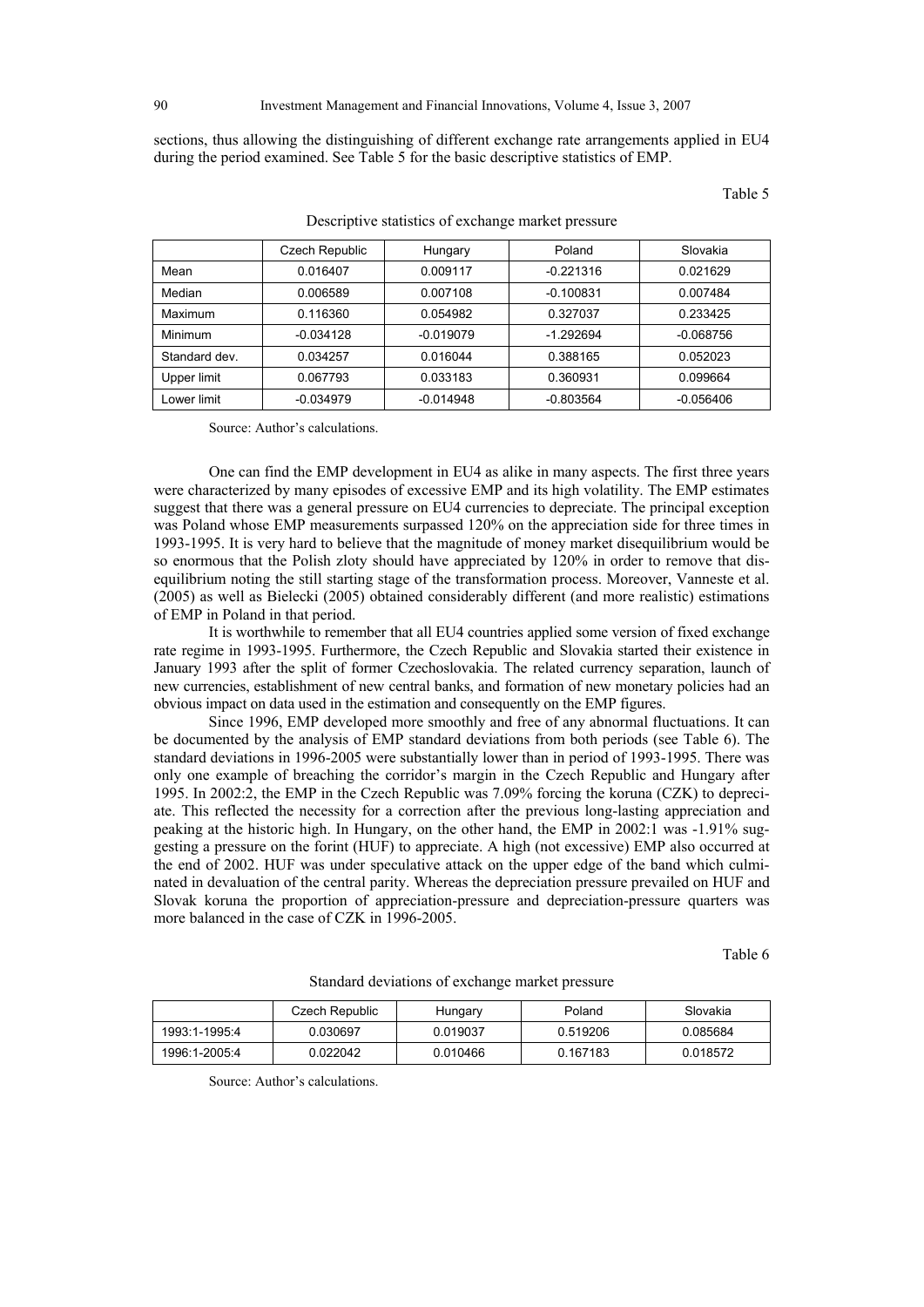One of the aims of the paper is to compare EMP in various exchange rate arrangements in EU4 keeping in mind the necessity to enter into ERM II (a quasi-fixed regime with a fluctuation band) and fulfill the exchange rate stability criterion in EU4 in the near future. The results clearly suggest that EMP during the floating-regime period was very stable in all EU4 and the excessive deviations of EMP occurred sporadically. On the contrary, as already mentioned, the periods of fixed arrangement witnessed numerous episodes of surpassing the 1.5 multiple of standard deviation level along with the more volatile development. The comparison of the EMP standard deviations calculated over the periods with particular exchange rate regime is provided in Table 7.

Table 7

|                      | Czech Republic | Hungary  | Poland   | Slovakia |
|----------------------|----------------|----------|----------|----------|
| Fixed (crawling) peg | 0.040655       | 0.018201 | 0.540630 | 0.071965 |
| Crawling band        | ---            | 0.013521 | 0.191039 | ---      |
| Floating             | 0.022450       | 0.011232 | 0.128966 | 0.018813 |

Standard deviations of exchange market pressure

Source: Author's calculations.

These findings would cast serious doubt on the European Commission's requirement that EU4 must participate in ERM II without substantial tensions on the exchange rates. The doubt gains importance if the actual European authorities' position to the fulfillment of the exchange rate stability criterion is considered as decisive. When all relevant statements and declarations of the ECB, European Commission and Ecofin Council are summarized and combined with the approaches to the criterion assessments applied in the past, we can consider the use of the ERM II standard fluctuation band of  $\pm$  15% as highly improbable. On the contrary, the authorized fluctuation margin is likely to be asymmetric with the limits of 15% on the appreciation side and 2.25% on the depreciation side.

Although EMP fluctuated predominantly within this narrow band in EU4 in the last four years there was no a priory set limit of maximal appreciation or depreciation whose exceeding could be punished. Such circumstances could contribute to the emergence of a speculative attack on EU4 currencies when participating in ERM II. Thus, the paper's findings support some revision of the current definition and understanding of the exchange rate stability criterion fulfillment. We suggest a complete abolishment of the ERM II and its meaningless standard fluctuation band of  $\pm$ 15% around the central parity and its substitution by the ex-post assessment of the criterion fulfillment. The modifications proposed could reduce the possibility of shock after the substantial shift in the exchange rate policy from the floating to the quasi-fixed exchange rate regime.

Owing to some factors the EMP estimates presented and discussed previously must be viewed with some degree of skepticism. There are several drawbacks which must be taken into account when interpreting the results obtained. First, many parameter estimates required for calculation of the conversion factor and EMP are statistically insignificant. It can be attributed to either wrong specification of the model or some problems with estimation procedure or data used. Second, the parameter estimates are sensitive to the choice of instruments and even small changes in the parameters' values have a considerable impact on EMP. Third, the sterilization coefficient in none of EU4 is significantly different from minus unity which indicates full sterilization. Fourth, EMP in all countries behaved almost absolutely parallel to changes in reserves during the entire period'. It implies a frequent application of the central bank official intervention even in the environment of floating exchange rate regime. The reality in many EU4 was, however, different.

These limitations should be eliminated in future research. We recommend use of the pure foreign exchange intervention data as an alternative to the change in reserves. It could lead to more plausible results as evident in Bielecki (2005). The model could also be extended by the possibility

<sup>&</sup>lt;sup>1</sup> This finding is based on results of a variance analysis of EMP and its components.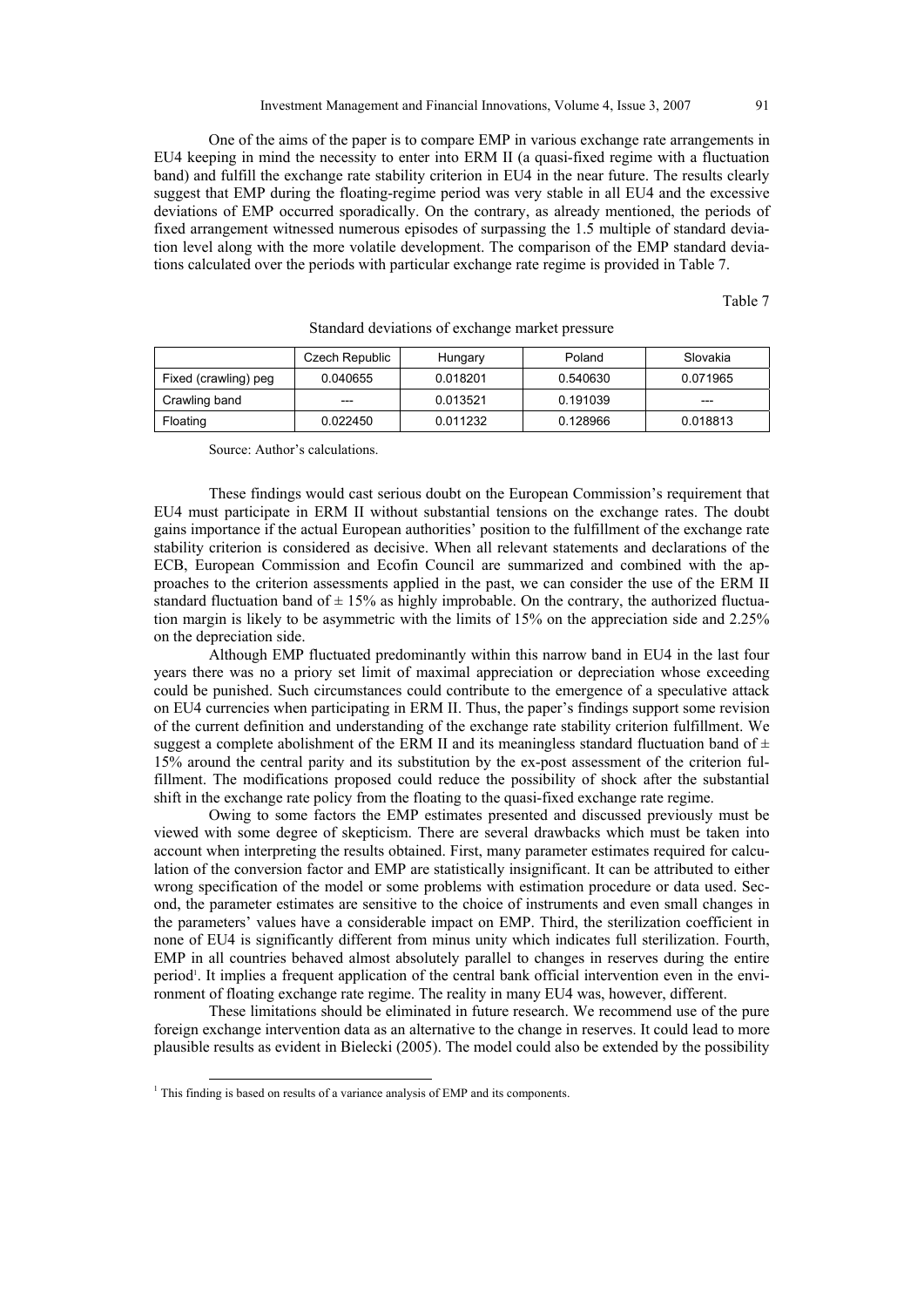of indirect intervention operating through changes in domestic lending or the domestic interest rate. To obtain comparable results, we suggest applying a model-independent approach originated by Eichengreen et al. (1996). The main advantage of this approach is the greater emphasis put on the interest rate differential, which has often been identified as a factor of exchange rate determination in EU4.

# **5. Conclusion**

In this paper, we estimated EMP for the EU4 currencies against the euro exchange rate over the period of 1993-2005. We applied the Spolander (1999) model based on the Weymark (1995) model-dependent approach. Although there are some concerns about the validity of the parameter estimates and consequently the EMP measures we can draw several conclusions. The EMP in the Czech Republic, Hungary and Slovakia is of similar magnitude. Whereas a depreciation pressure prevailed on the Hungarian forint and the Slovak koruna, no dominance of any direction of the pressure can be found in the case of the Czech koruna. The estimates of the Polish EMP are burdened by substantial statistical insignificance. The results obtained suggest that EMP in EU4 decreased over time and was substantially lower and less volatile during the periods of floating exchange rates than in the environment of fixed exchange rate regime. It implies that although EMP in all EU4 was relatively small and stable in the last four years, a shift to the quasi-fixed ERM II and start of the exchange rate stability criterion fulfillment could evoke EMP to grow to excessive levels. Thus, we suggest revision of the definition and understanding of the exchange rate stability criterion in favor of the ex-post assessment of the fulfillment instead of the application of any kind of fluctuation band. Additionally, due to inconsistent results of the model estimation, we conclude that the Spolander (1999) model in its pure version is not fully suitable for EU4 and we recommend some extensions and propose further steps for future research.

# **References**

- 1. BIELECKI, S. (2005). Exchange market pressure and domestic credit evidence from Poland. *The Poznan University of Economics Review*, vol. 5, 2005, pp. 20-36.
- 2. EICHENGREEN, B., ROSE, A.K., WYPLOSZ, C. (1996). Exchange Market Mayhem: The Antecedents and Aftermath of Speculative Attacks. *Economic Policy*, vol. 10, 1996, pp. 251-312.
- 3. GIRTON, L., ROPER, D. (1977). A Monetary Model of Exchange Market Pressure Applied to the Postwar Canadian Experience. *American Economic Review*, vol. 67, 1977, pp. 537-548.
- 4. JEISMAN, S. (2005). Exchange Market Pressure in Australia. *Quarterly Journal of Business and Economics*, vol. 44, 2005, pp. 13-27.
- 5. KAMALY, A., ERBIL, N. (2000). *A VAR Analysis of Exchange Market Pressure: A Case Study for the MENA Region.* Economic Research Forum Working Paper 2025.
- 6. KOHLSCHEEN, E. (2000). *Estimating Exchange Market Pressure and Intervention Activity.* Banco Central do Brasil Working Paper No. 9.
- 7. MCCALLUM, B.T. (1997). *Issues in the Design of Monetary Policy Rules*. Working Paper No. 6016. National Bureau of Economic Research.
- 8. PENTECOST, E.J., VAN HOOYDONK, C., VAN POECK, A. (2001). Measuring and Estimating Exchange Market Pressure in the EU. *Journal of International Money and Finance*, vol. 20, 2001, pp. 401-418.
- 9. ROPER, D., TURNOVSKY, S.J. (1980). Optimal Exchange Market Intervention in a Simple Stochastic Macro Model. *Canadian Journal of Economics*, vol. 13, 1980, pp. 296-309.
- 10. SPOLANDER, M. (1999). *Measuring Exchange Market Pressure and Central Bank Intervention.* Bank of Finland Studies E:17.
- 11. STAVÁREK, D. (2005). Exchange Market Pressure in New EU-member Countries. In: *Money, Banking and Financial Markets. Proceedings from the International Conference*. Bratislava, Ekonóm, 2005, pp. 244-248.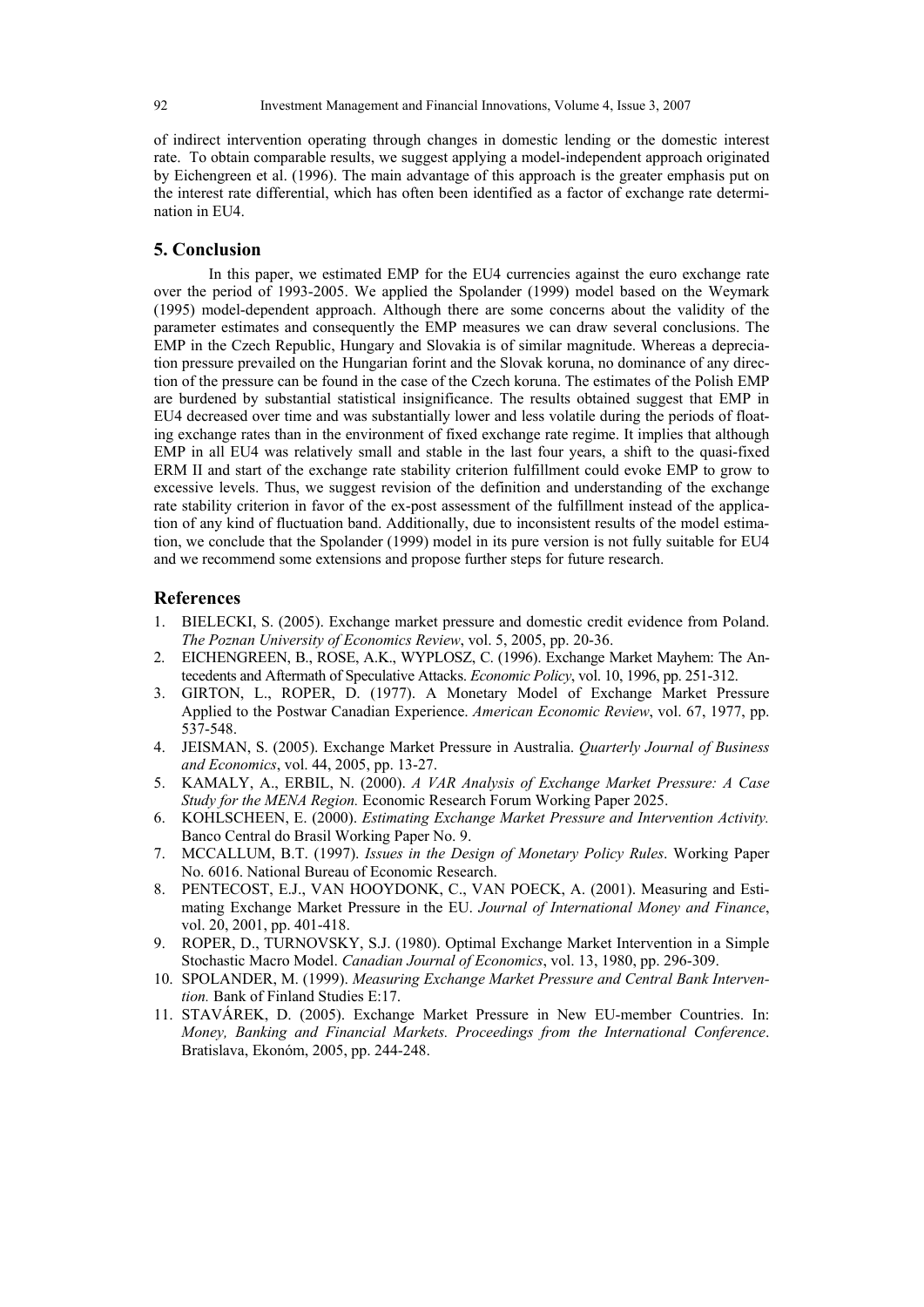- 12. TANNER, E. (2002). *Exchange Market Pressure, Currency Crises, and Monetary Policy: Additional Evidence from Emerging Markets*. Working Paper WP/02/14. International Monetary Fund.
- 13. TURNOVSKY, S.J. (1985). Optimal Exchange Market Intervention: Two Alternative Classes of Rules, in BHANDARI, J.S. (ed.) *Exchange Rate Management Under Uncertainty.*  Cambridge: MIT Press, 1985.
- 14. VANNESTE, J., VAN POECK, A., VEINER, M. (2005). *Exchange rate regimes and exchange market pressure in accession countries*. Working paper 2004012. University of Antwerp, Department of Economics.
- 15. WEYMARK, D.N. (1995). Estimating Exchange Market Pressure and the Degree of Exchange Market Intervention for Canada. *Journal of International Economics*, vol. 39, 1995, pp. 273-295.
- 16. WEYMARK, D.N. (1997a). Measuring the Degree of Exchange Market Intervention in a Small Open Economy. *Journal of International Money and Finance*, vol. 16, 1997, pp. 55-79.
- 17. WEYMARK, D.N. (1997b). Measuring Exchange Market Pressure and Intervention in Interdependent Economy: A Two-Country Model." *Review of International Economics*, vol. 5, 1997, pp. 72-82.
- 18. WEYMARK, D.N. (1998). A General Approach to Measuring Exchange Market Pressure. *Oxford Economic Papers*, vol. 50, 1998, pp. 106-121.
- 19. WYPLOSZ, C. (2002). How Risky is Financial Liberalization in the Developing countries. *Comparative Economics Studies*, vol. 44, 2002, pp. 1-14.